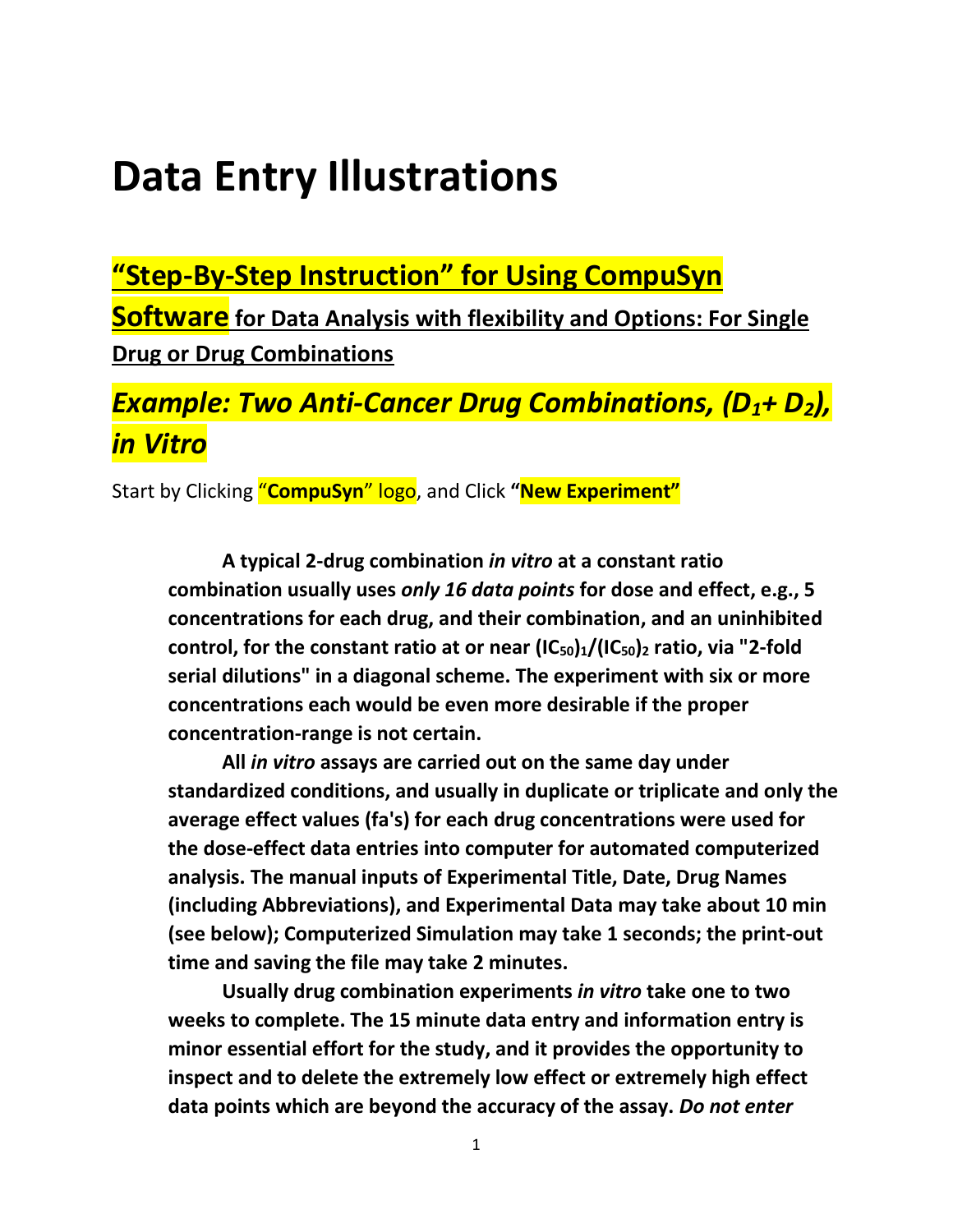*unreliable data into computer* **for data analysis. The negative fa value , or fa=0 or fa=1 would cause the analysis to crash. The r value of the medianeffect plot will show how good is your data with r=1 indicating perfect. Usually fa>0.95 (in vitro) and fa>0.92 (in vivo) are considered acceptable.**

 **More detail information of the CI theory is available in the Chou, T.C. Text and Supplemental Appendices in Pharmacol. Rev. 58:621-681, 2006.** *Questions & Answers* **are available in Chou T.C. Cancer Res. 70: 440- 406, 2010; Integr. Biol. 3: 548-559, 2011; and Synergy 1: 3-21, 2014.**

 **If the theory is difficult to follow, the best way to learn the applications of the Chou-Talalay's CI method is to read the step-by step illustrations given below using examples of real design and real data analysis. These include the specific** *CompuSyn Reports given below* **for** *in vitro* **2-drug combos (Zhang et al. Am. J. Cancer Res. 6: 97-104, 2016), and for** *in animal* **2-drug combos (Fu et al. Synergy 3: 15-30, 2016). The latter can serve as a model for the drug combination clinical protocol design and execution using only 10 data points.**

**------------------------------------------------------------------------------**

#### **A. Enter Experimental Information for Your Record**

- 1. Enter the abbreviated experimental "**Name**" (e.g., FD+PXT against MX-1 cells in vitro).
- 2. Enter "**Date**"
- 3. Enter "**Description**" of experimental details and conditions: Full name of drugs used, assay and cell used, in vitro or in vivo, and other notes if needed.

#### **B. Data Entries**

For Single Drug (**D1**)

- 1. Click "**New Single Drug**" [menu pop-up]
- 2. Enter "full name", "Abbreviation". "Unit"
- 3. Enter the  $1<sup>st</sup>$  pair of "Dose" and "effect" data for  $D_1$  $2^{nd}$ , 3<sup>rd</sup>, 4<sup>th</sup> and 5<sup>th</sup> pairs of D&E data for D<sub>1</sub>
- 4. Enter "Finish"
- 5. Repeat B1-B4 for  $D_2$  (instead of  $D_1$ )
- 6. [If D3 data are available, repeat B1-B4 for **D3**; Later, you may select  $D_1+D_2$ ,  $D_1+D_3$ ,  $D_2+D_3$ , or  $D_1+D_2+D_3$  combos]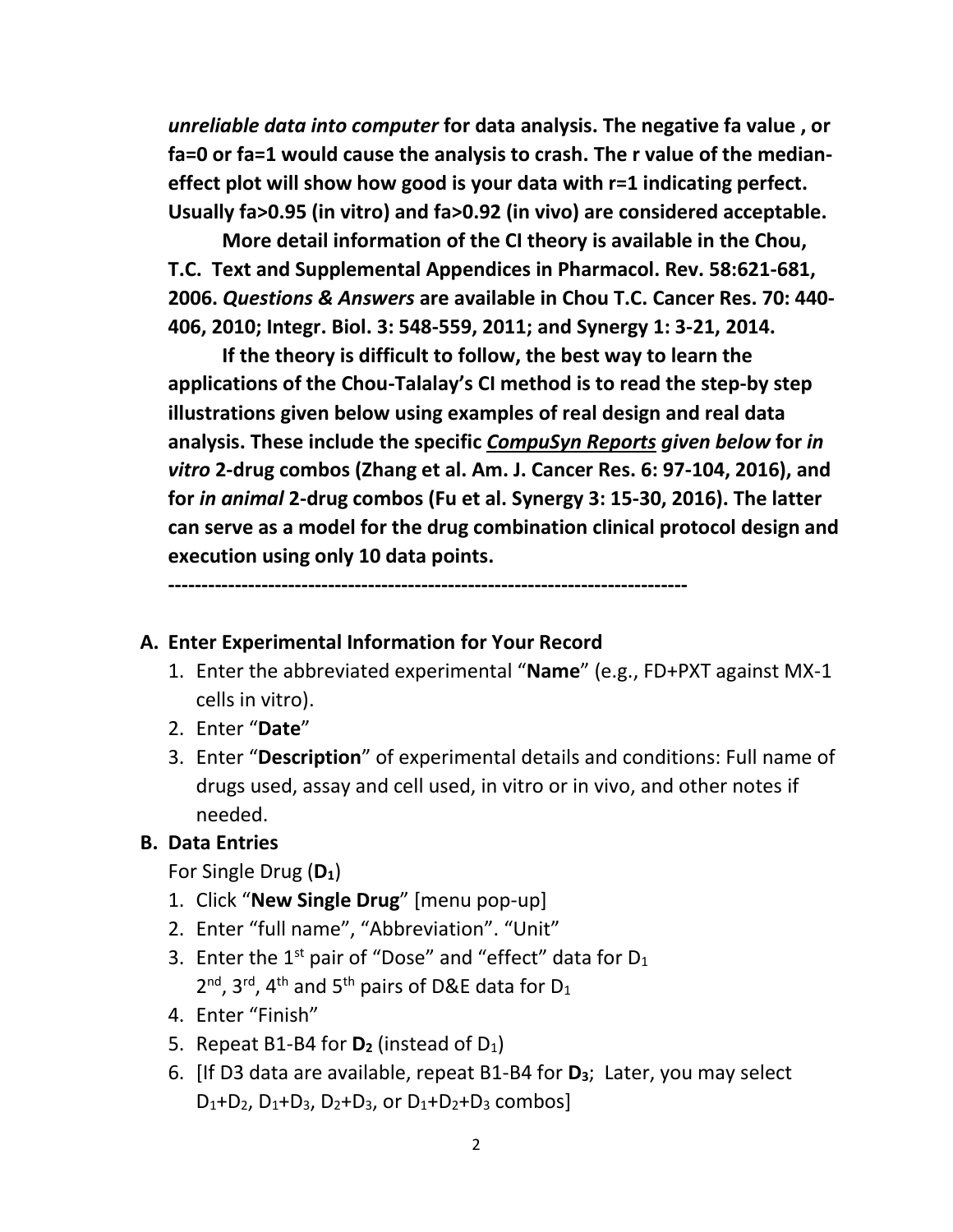- 7. Click "**New Drug Combo**": e.g., Combo-1 (1:1 combo for D<sub>1</sub>:D<sub>2</sub>); Combo-2 (1:3 combo for  $D_1:D_2$ )
- 8. Repeat B1-B4 above for  $(D_1+D_2)_1$  (instead of  $D_1$ ). Until Enter "Finished" for Combo-1.
- 9. Repeat B1-B4 above for  $(D_1+D_2)_2$ ; Until enter "Finished", if there is a Combo-2.
- 10. For constant ratio combos (e.g., Diagonal scheme design); Usually make a mixture at higher concentration, and then 2-fold serial dilutions.

e.g.,  $D_1: D_2 = 1:1$  or 1:3; This type of *"constant ratio design" is highly recommended,* since it allows automated simulation for Fa-CI plot and Fa-DRI plot simulations.

Enter "Ratio", the computer will memorize it.

When you enter  $D_1$  dose, the computer will automatically pop-up the dose of  $D_2$ , and the combo dose of  $[D_1+D_2]$ .

11. For non-constant ratio combos (e.g., pairs of 1:1, 1:2, 1:5, 1:10, 1:20; 1:3. 3:1, 5:1…etc.

You need to enter individual pairs of each individual "dose" and "effect", until "Finished". With non-constant ratio design, CI and DRI can still be determined, but the *Fa-CI plot* and the *Fa-DRI plot* can only be constructed, but not be simulated for extrapolations. In addition, classic isobologram cannot be constructed, only the dose-normalized isobologram (*Chou & Chou Isobol*) can be constructed.

#### **C. Data Correction and Deletion**

- 1. "Edit" "dose" or "effect" of single drug or combos. Data points out of range of effect assay sensitivity limits [e.g., too low (fa<0.02) or too high (fa>0.99)] may be deleted). Data of experimental inadvertent errors may be deleted.
- 2. "Delete" drug (for entire set of data).

#### **D. Other Options (Avail at early menu page, in "Report Option")**

- 1. The default Isobologram effect levels (Fa's) are: 0.5, 0.75, and 0.90.
- 2. You may change to any preferred effect levels, such as 0.4, 0.5, and 0.8, etc. (By doing so, can sometimes avoid over-crowding of the isobologram which is difficult to read, depending on the actual data points distribution, or out of scale so some data points can be missing from the graph).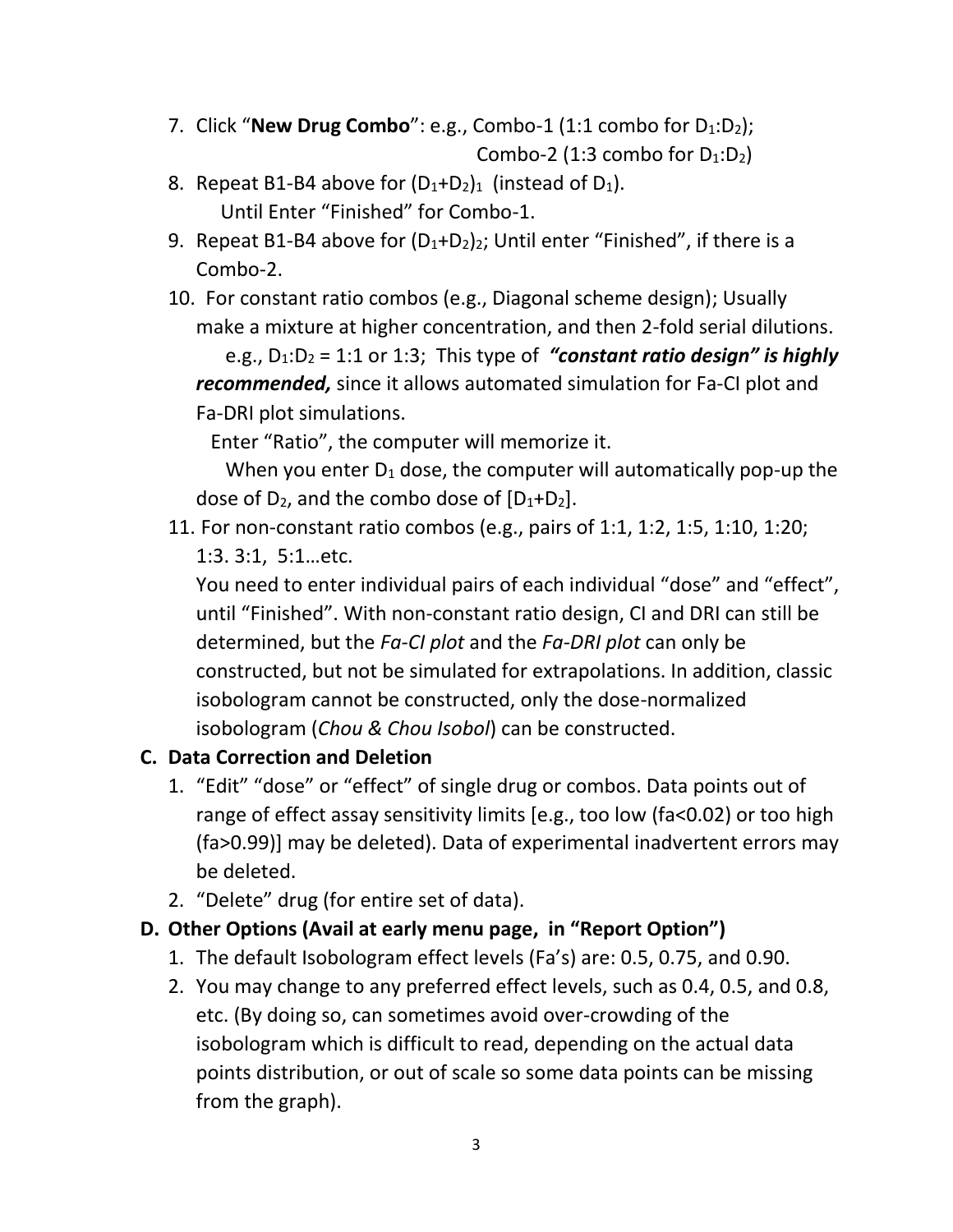[The advantage of the Fa-CI plot is no over-crowding. The Fa range can be, e.g., from 0.05-0.97, etc.]

- 3. The default effect **(Fa) levels** in the "CompuSyn Report" Summary Table at the end of the Report are: 0.5, 0.75, 0.90, 0.95 and 0.97. These can be changed to your desired levels.
- 4. [When combination is 3 or more drugs, the "polygonogram" will be automatically constructed (e.g., for the optimal Cocktail Design). When only *2-drug combination*, do not select the "polygonogram" option in the "Generation of Report", since it is *not applicable*.]
- 5. The default Fa level for the polygonogram is 0.90. You may change to other Fa value if you prefer, with reason(s). [e.g., Hormones, regulatory drugs, hypertensive, or hyperglycemic drugs, etc., the usual Fa range is narrower and lower, although fa=0.9 is Ok for anti-cancer or antiviral drugs.]
- 6. Other unique options not frequently selected are: (i). The 95% confident limit bars for the Fa-Ci plot. This is usually not necessary, just like when we measure Km or Ki, we don't need to calculate +/-95% intervals, unless it is a very comprehensive study. (ii) The use of **Serial Deletion Analysis (SDA),** introduced by Chou, TC for the CompuSyn). Since there is not exact requirement of how many data points are needed for a dose-effect curve, the recommended data points for in vitro experiments are 4-8, for animal or clinical trials, the data points are 3-5 for each single drug, and their combinations. When we have a doseeffect curve with 5 data points, A, B, C, D and E, based on SDA, we may delete one point at a time and run analysis automatically. Thereby one curve with 5 points for one run becomes additional 5 runs with 4 points. The results of these 6 runs allowed statistical analysis for the 95% confidence limit bars, etc.

#### **E. The Flexibility and Scope of Applications**

For single drug or drug combinations, the same Median-Effect Equation (**MEE**) or Combination Index Equation (**CIE**) is applicable in vitro, in animals and in clinical trials as indicated repeatedly in Chou TC's review articles given in the present web site. The differences for in vitro, in animal, and in clinical trial studies are the practical aspects such as time, cost, equipment,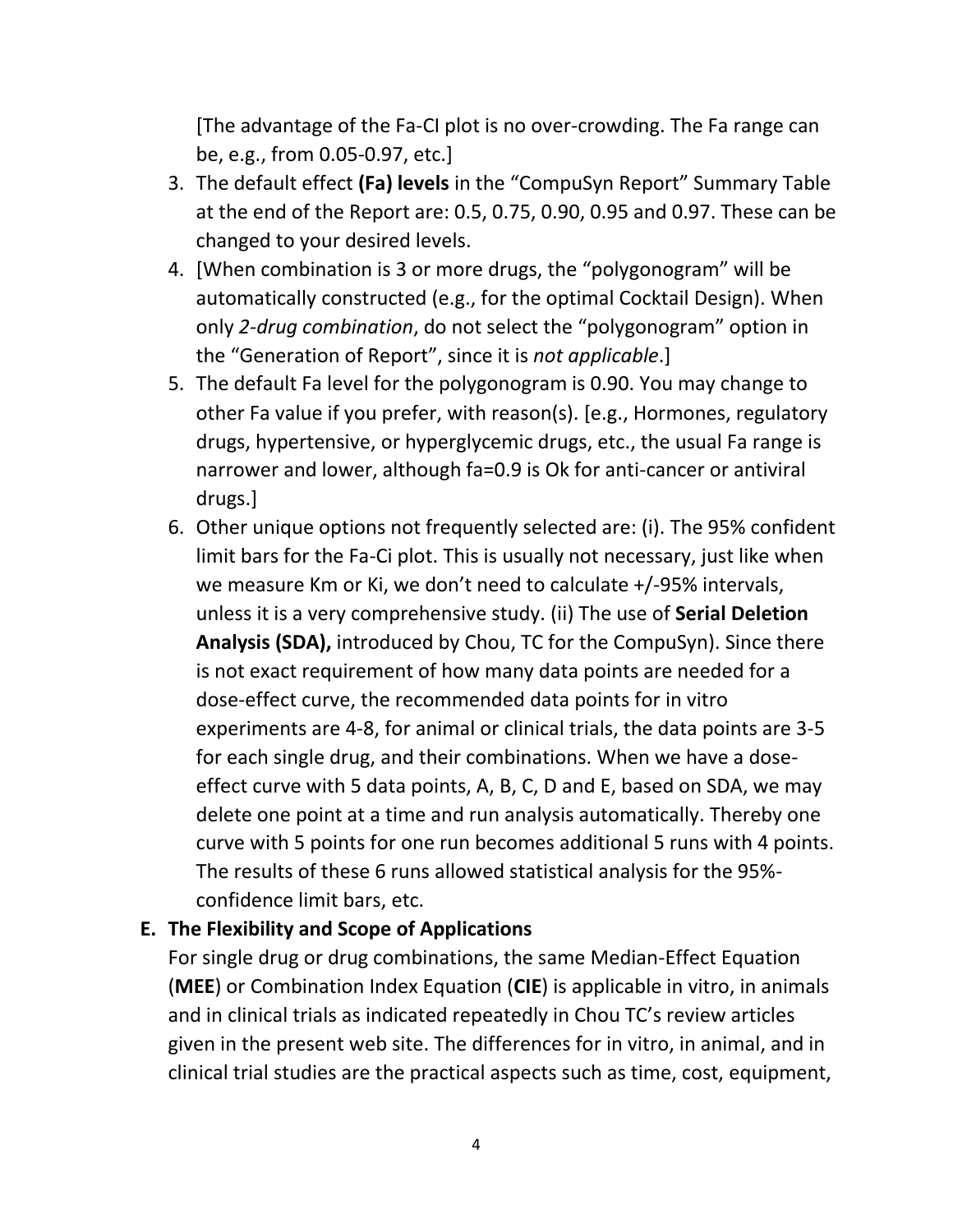facility, sample size, dose range and density, variability, and ethical and legal liability.

- **F. Specific Examples of CompuSyn Report Printouts for Drug Combinations** The detailed drug combination studies in vitro and in animals, as well as illustrations and interpretations are given below. It is suggested that that the MEE and CIE users would be greatly benefited by going through stepby-step running through with real numerical data analysis to familiar with the method.
	- 1. "Synergistic combination of anticancer fludelone with cytoprotective panaxytriol against MX-1 cells *in vitro*: Experimental design and data analysis using the CI method". Zhang N, Fu J and Chou TC*. Am. J. Cancer Res. 6: 97-104, 2016*
	- 2. "Drug Combination **in Animals** Using CI Method: Taxotere and T607 against Colon Carcinoma HCT-116 Xenograft Tumor **in Nude Mice**" Fu J, Zhang N, Chou JH, Dong H-J, Lin SF, Ulrich-Merzenich, GS and Chou TC. *Synergy 3: 15-30, 2016*

These two **CompuSyn Report** examples are given in the last section of this web site.

## **Important Notes and Precautions**

## **A. Why Data Entries Did Not Use Excel Spread Sheet for Convenience?**

- 1. CompuSyn is a *general* software for *dose* and *effect* Pharmaco-Dynamics (**PD**) and Bio-Dynamics (**BD**) which can do tens of different applications, as indicated by many *options* with great deals of flexibilities. It is not a single purpose software.
- 2. Drug combination in vitro, in animals and in clinical trials many take weeks, months, and years, respectively, and may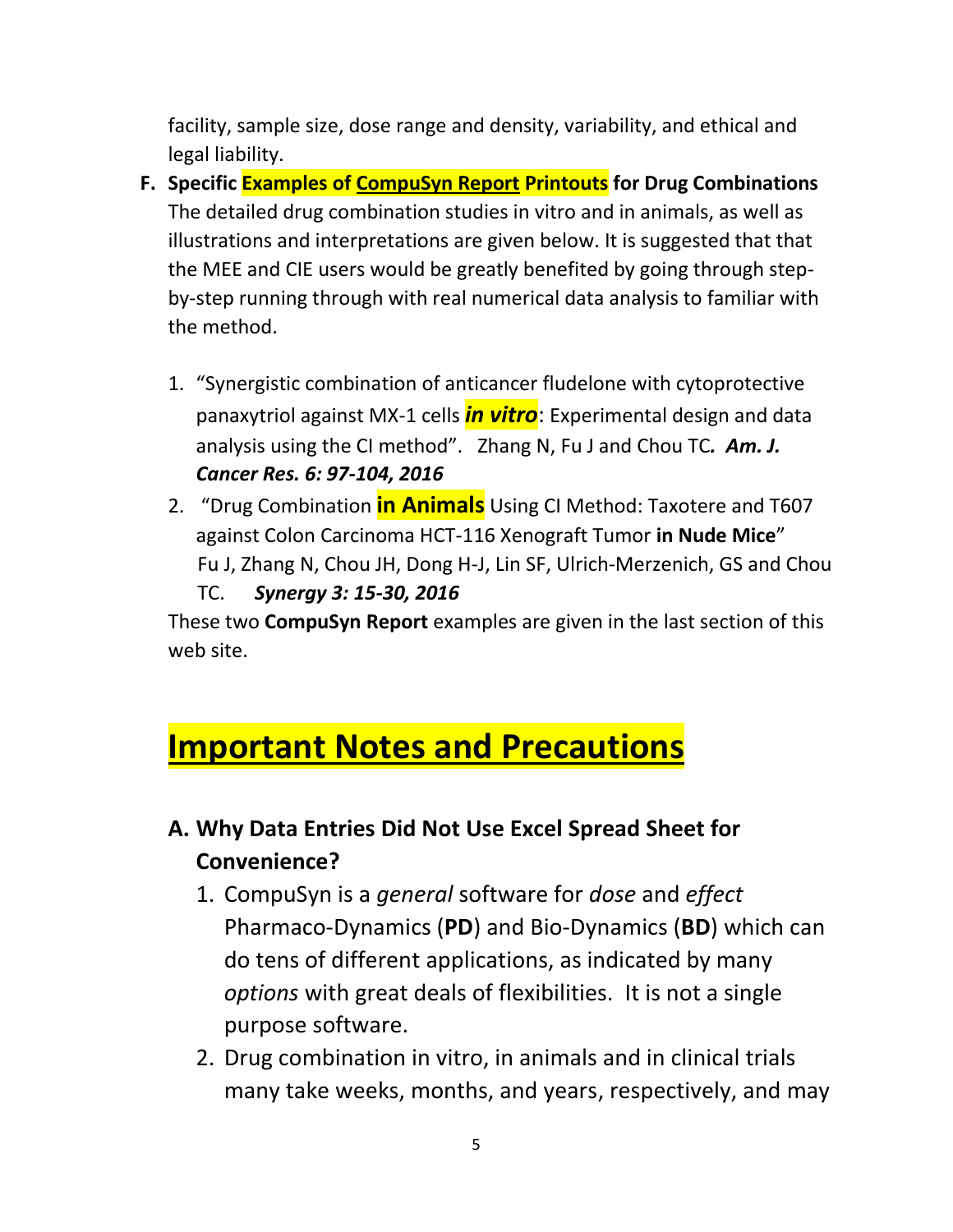cost thousands to millions of dollars. Combo data entry into computer using CompuSyn software may take 15 to 30 minutes, and the entire analysis as shown in the CompuSyn Report will take about one second, with about 10 pages of report for 2-drung combinations. We don't take data analysis lightly since computer take only digits for analysis in which even a single data point if outlier, out of sensitivity limit of measurements or assays, inappropriate dose-range design, an inadvertent human error, or irrational data input (e.g., Fa =0 or Fa>1.0) the entire combo study may render meaningless or invalidated. For example, when Fa=0, log (0) is negative infinity in the median-effect plot, which makes computer to freeze. Computer take number seriously, there will be no excuse, no leniency and no grace. On logarithmic scale Fa=0.09 to 0.9 to 0.99 to 0.999 has the same distance in difference. We should not enter "unreliable data" into it, otherwise we take the consequences. The conclusion, at best, is only as good as its data. If experimental design or results are not satisfactory, repeat and improve the experiment, do not try to use statistical means to justify the deficiencies.

### **B. What Combination Ratio or Mechanism Means to the Computer?**

1. We know that we are doing drug combinations, the computer doesn't care a bit. It only takes the digital numbers and analyzed them as dictated by the ME Equation/CI Equation algorithms.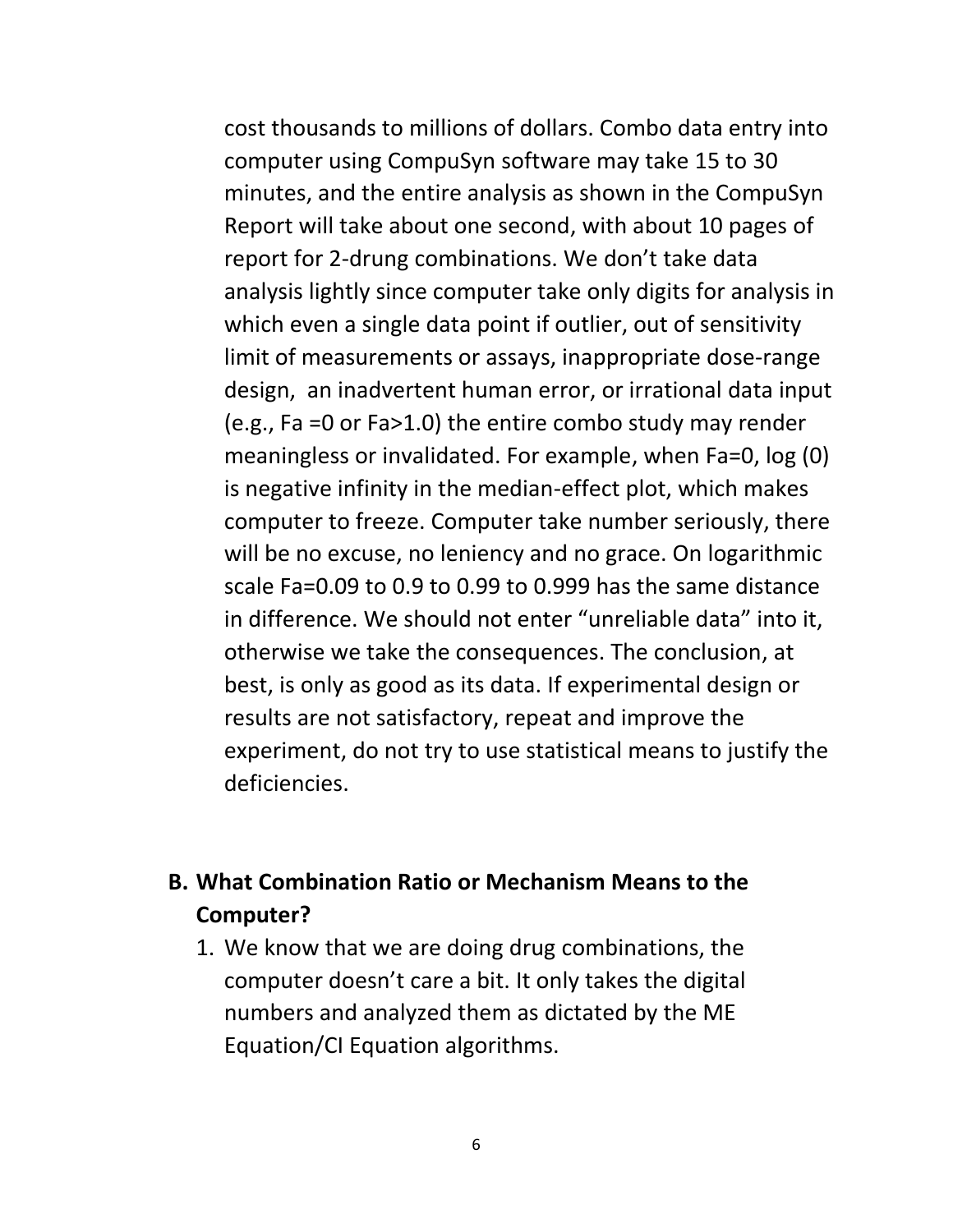- 2. When we have constant-ratio combinations e.g., 1:1 or 1:3, etc., their combined effect are also the digital numbers as the single drug effects numbers. In a sense, the combined different doses in the mixture (e.g., 1:3) just "behaves like a third drug" that produces the doses and effects. All analysis *only* based on the theory's algorithm.
- 3. Usually for a potent drugs, the  $IC_{50}$  may be in the nM ranges, while others may be in uM ranges. When we say D1:D2 = 1:1, it can be 1 nM: 1 uM, or 1 nM : 1,000 nM. Depending on your unit designation, 1:1 (nM vs uM) or 1:1,000 (nM vs nM), both set of data should give you *exactly identical* conclusions of synergism or antagonism!
- 4. Not only computer doesn't care what units you use for each drug (e.g., nM, uM, mg/ml, IU, Rad or multiple of infection, etc.). The computer also doesn't care what the mechanisms of each drugs. The PD or BD theory based *only* on the physical, chemical and mathematical general principle of the mass-action law. The algorithm will not tell you how and why synergism or antagonism occurs.
- 5. Many researchers conducted drug combination studies along with many mechanistic studies. Mechanisms may provide you limited clues for speculations, but mechanisms will *never* quantitate synergism or antagonism.

### **C. How Many Data Points Are Needed for Drug Combination Studies?**

1. The theoretical minimum of two-data points are required to draw a dose-effect curve. This is the breakthrough for the historical conventional thinking that we can only draw a